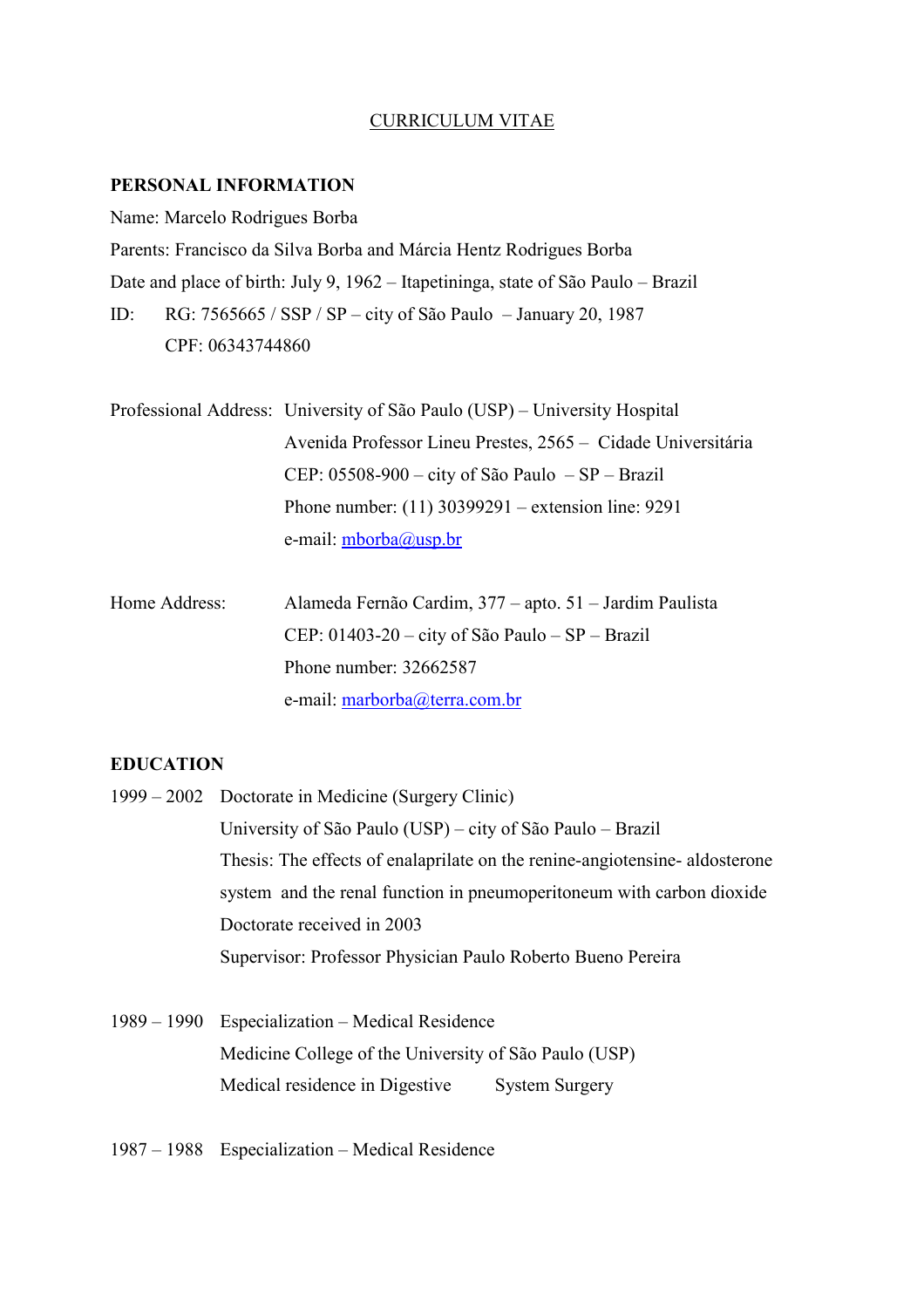Medicine College of the University of São Paulo (USP) Medical Residence in General Surgery

1981 – 1986 Graduate Degree in Medicine

Medicine College of the University of São Paulo (USP)

## **PROFESSIONAL EXPERIENCE**

- **University Hospital of the University of São Paulo (USP)**  $1992$  – present position
- **SESI (Industry Social Service) Hospital**  1990 – 1997 - Intensive Care Unit Attending Physician
- **Jaraguá Hospital**  - General Surgery Preceptor Physician

#### **SPECIALTY AREAS**

Gastroentherology Surgery Experimental Surgery Proctology Surgery Videolaparoscopic Surgery

## **FOREIGN LANGUAGE**: English.

Good ability in listening, reading, and writing. Fair speaking.

#### **MEMBERSHIP AND AWARDS**

- 2003 Candidate Partner, Brazilian Society of videosurgery (SOBRACIL)
- 2003 Candidate Partner, Brazilian Society of Bariatric Surgery
- 1996 Titular Member, Brazilian Society of Coloproctology
- 1992 Expert in Coloproctology, Brazilian Society of Coloproctology
- 1992 Titular Member, Brazilian School of Digestive Surgery
- 1991 Expert in Digestive System Surgery
- 1989 Partner Member, Brazilian Society of Coloproctology
- 1989 Titular Member, Brazilian School of Surgeons